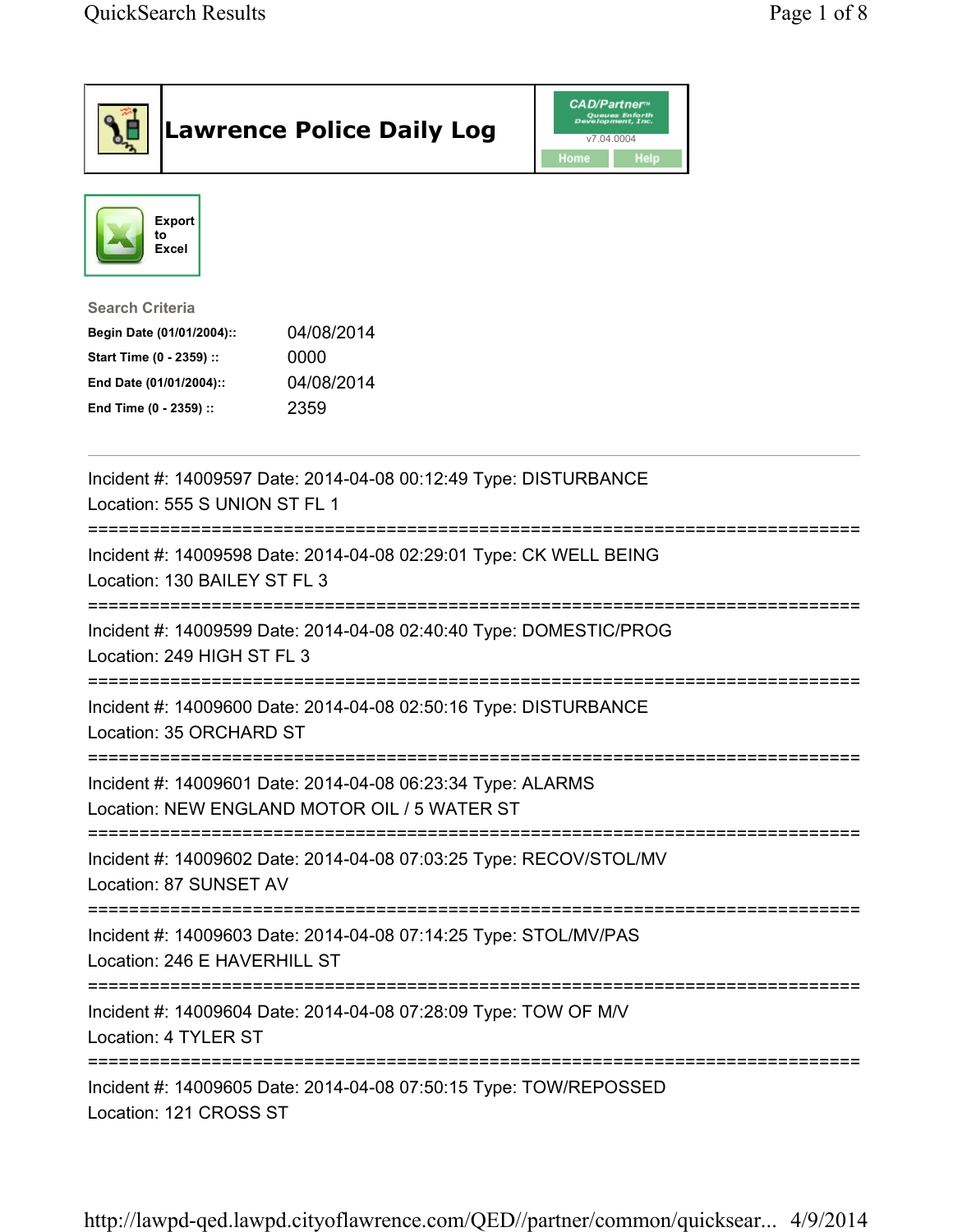| Incident #: 14009606 Date: 2014-04-08 07:55:04 Type: LARCENY/PAST<br>Location: 165 S BROADWAY                                        |
|--------------------------------------------------------------------------------------------------------------------------------------|
| Incident #: 14009607 Date: 2014-04-08 08:00:53 Type: MEDIC SUPPORT<br>Location: 92 WESLEY ST                                         |
| Incident #: 14009608 Date: 2014-04-08 08:32:29 Type: IDENTITY THEFT<br>Location: 28 SPRINGFIELD ST #2                                |
| Incident #: 14009609 Date: 2014-04-08 08:44:12 Type: B&E/MV/PAST<br>Location: 204 S UNION ST #4                                      |
| Incident #: 14009610 Date: 2014-04-08 09:42:47 Type: AMBULANCE ASSSI<br>Location: 555 S UNION ST                                     |
| Incident #: 14009611 Date: 2014-04-08 09:48:58 Type: AUTO ACC/NO PI<br>Location: HAVERHILL ST & MILTON ST<br>;====================== |
| Incident #: 14009612 Date: 2014-04-08 09:50:41 Type: A&B PAST<br>Location: EMBANKMENT RD<br>================================         |
| Incident #: 14009613 Date: 2014-04-08 10:07:08 Type: M/V STOP<br>Location: 8 WINTHROP AV                                             |
| Incident #: 14009614 Date: 2014-04-08 10:16:25 Type: 209A/SERVE<br>Location: 212 BOXFORD ST                                          |
| Incident #: 14009615 Date: 2014-04-08 10:32:22 Type: HIT & RUN M/V<br>Location: 44 BERNARD AV                                        |
| Incident #: 14009616 Date: 2014-04-08 10:40:15 Type: LIC PLATE STO<br>Location: 194 PARK ST                                          |
| Incident #: 14009617 Date: 2014-04-08 10:43:04 Type: MAL DAMAGE<br>Location: OFFICE / 11 DIAMOND ST                                  |
| ===============================<br>Incident #: 14009618 Date: 2014-04-08 10:46:00 Type: 209A/SERVE<br>Location: 30 SARATOGA ST #2    |
| Incident #: 14009620 Date: 2014-04-08 10:49:51 Type: M/V STOP<br>Location: CDAETONI CT 0 IMINITUDOD AV                               |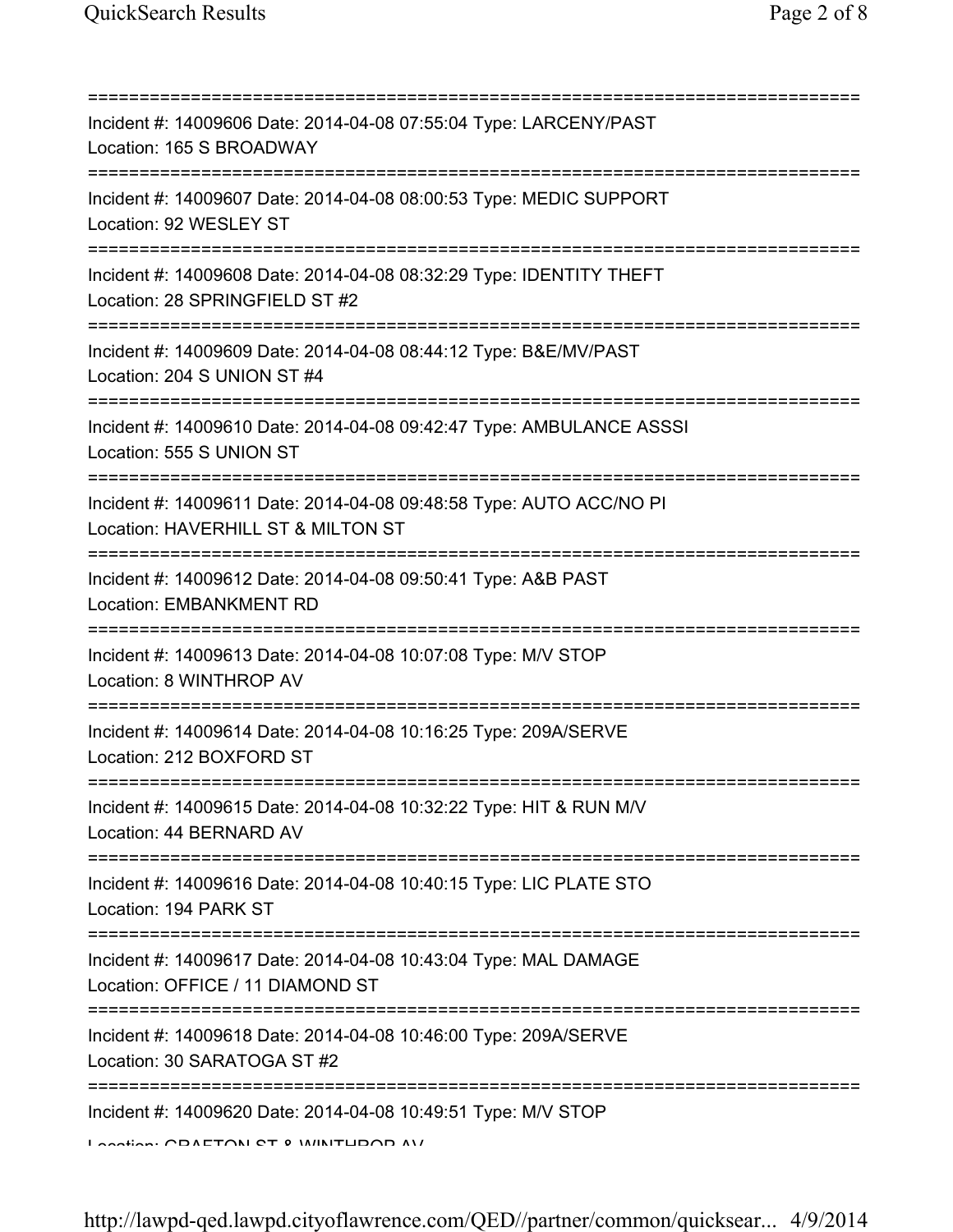| ==========================                                                                                                                                                                                                                                                                                                                                                                                                                                                                                                                                               |
|--------------------------------------------------------------------------------------------------------------------------------------------------------------------------------------------------------------------------------------------------------------------------------------------------------------------------------------------------------------------------------------------------------------------------------------------------------------------------------------------------------------------------------------------------------------------------|
| Incident #: 14009619 Date: 2014-04-08 10:51:07 Type: MISSING PERS<br><b>Location: BUTLER ST</b>                                                                                                                                                                                                                                                                                                                                                                                                                                                                          |
| Incident #: 14009621 Date: 2014-04-08 10:54:44 Type: 209A/SERVE<br>Location: 440 HAMPSHIRE ST                                                                                                                                                                                                                                                                                                                                                                                                                                                                            |
| Incident #: 14009622 Date: 2014-04-08 10:58:33 Type: ARREST<br>Location: MARKET ST & S UNION ST<br>======================                                                                                                                                                                                                                                                                                                                                                                                                                                                |
| Incident #: 14009623 Date: 2014-04-08 11:01:31 Type: M/V STOP<br>Location: 118 PARK ST                                                                                                                                                                                                                                                                                                                                                                                                                                                                                   |
| Incident #: 14009624 Date: 2014-04-08 11:02:35 Type: B&E/PAST<br>Location: 50 PROSPECT ST                                                                                                                                                                                                                                                                                                                                                                                                                                                                                |
| Incident #: 14009625 Date: 2014-04-08 11:15:03 Type: INVESTIGATION<br>Location: 90 LOWELL ST<br>================================                                                                                                                                                                                                                                                                                                                                                                                                                                         |
| Incident #: 14009626 Date: 2014-04-08 11:21:27 Type: STOL/MV/PAS<br>Location: DIAMOND ST                                                                                                                                                                                                                                                                                                                                                                                                                                                                                 |
| Incident #: 14009627 Date: 2014-04-08 11:23:17 Type: M/V STOP<br>Location: BRUCE ST & ERVING AV                                                                                                                                                                                                                                                                                                                                                                                                                                                                          |
| Incident #: 14009628 Date: 2014-04-08 11:27:42 Type: 209A/SERVE<br>Location: 77 S UNION ST                                                                                                                                                                                                                                                                                                                                                                                                                                                                               |
| Incident #: 14009629 Date: 2014-04-08 11:38:40 Type: 209A/SERVE<br>Location: 106 MARKET ST                                                                                                                                                                                                                                                                                                                                                                                                                                                                               |
| Incident #: 14009630 Date: 2014-04-08 11:43:04 Type: M/V STOP<br>Location: 42 HAMPSHIRE ST                                                                                                                                                                                                                                                                                                                                                                                                                                                                               |
| Incident #: 14009631 Date: 2014-04-08 12:17:15 Type: KEEP PEACE<br>Location: NEW ENGLAND PRETZEL / 49 BAY STATE RD                                                                                                                                                                                                                                                                                                                                                                                                                                                       |
| Incident #: 14009632 Date: 2014-04-08 12:30:57 Type: ARREST<br>Location: RIVERSIDE DR & TEXAS AV                                                                                                                                                                                                                                                                                                                                                                                                                                                                         |
| =====================================<br>Incident #: 14009633 Date: 2014-04-08 12:50:21 Type: MISSING PERS<br>$\begin{array}{c} \n\sqrt{2} \\ \sqrt{2} \\ \sqrt{2} \\ \sqrt{2} \\ \sqrt{2} \\ \sqrt{2} \\ \sqrt{2} \\ \sqrt{2} \\ \sqrt{2} \\ \sqrt{2} \\ \sqrt{2} \\ \sqrt{2} \\ \sqrt{2} \\ \sqrt{2} \\ \sqrt{2} \\ \sqrt{2} \\ \sqrt{2} \\ \sqrt{2} \\ \sqrt{2} \\ \sqrt{2} \\ \sqrt{2} \\ \sqrt{2} \\ \sqrt{2} \\ \sqrt{2} \\ \sqrt{2} \\ \sqrt{2} \\ \sqrt{2} \\ \sqrt{2} \\ \sqrt{2} \\ \sqrt{2} \\ \sqrt{2} \\ \sqrt{2} \\ \sqrt{2} \\ \sqrt{2} \\ \sqrt{2} \\ \$ |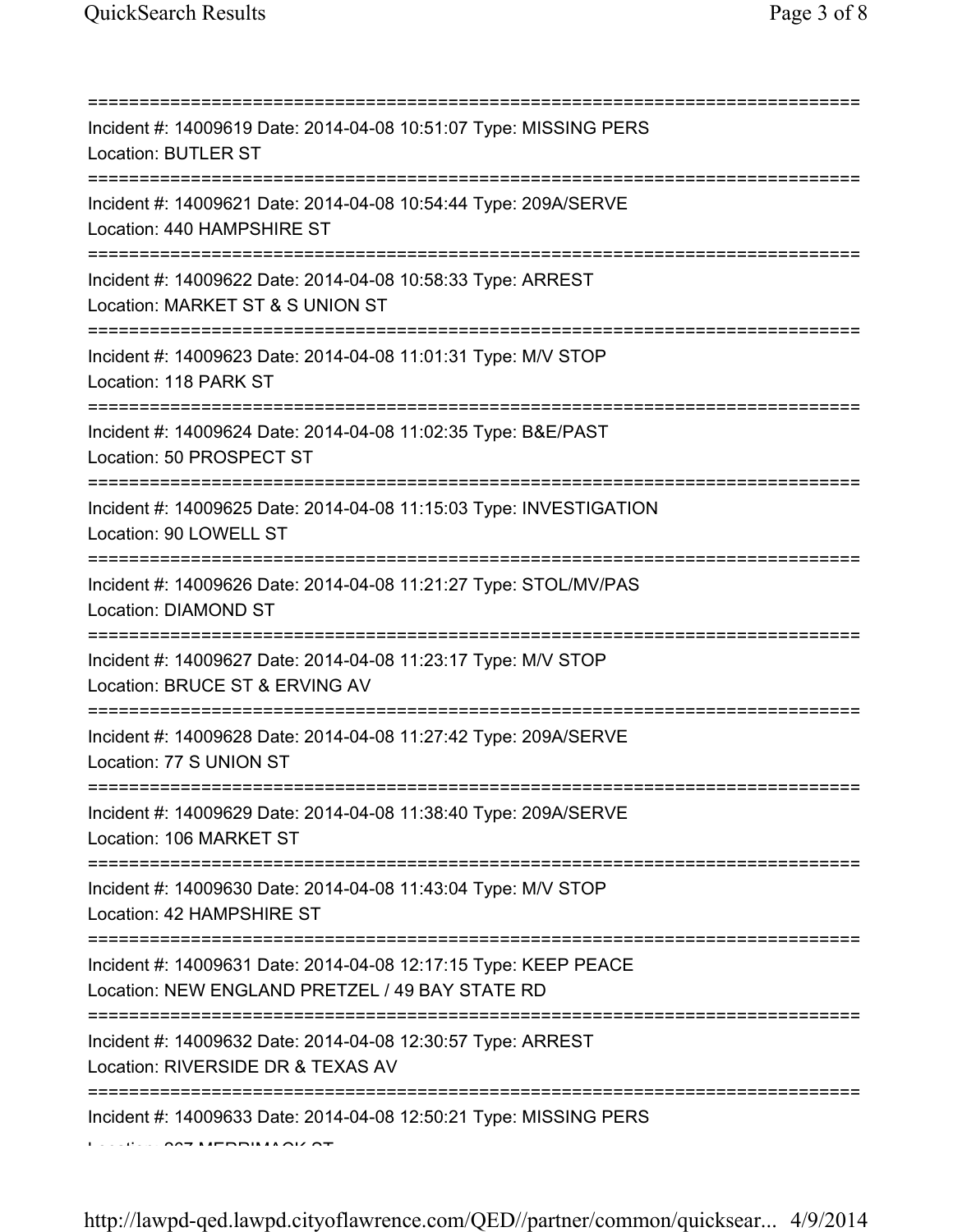=========================================================================== Incident #: 14009634 Date: 2014-04-08 12:53:39 Type: TOW/REPOSSED Location: LINCOLN CT =========================================================================== Incident #: 14009636 Date: 2014-04-08 13:16:45 Type: CK WELL BEING Location: 379 HIGH ST =========================================================================== Incident #: 14009635 Date: 2014-04-08 13:17:40 Type: 209A/SERVE Location: 35 BROOK ST =========================================================================== Incident #: 14009637 Date: 2014-04-08 13:23:51 Type: M/V STOP Location: BEACON & WOOD LN =========================================================================== Incident #: 14009638 Date: 2014-04-08 13:28:08 Type: B&E/PAST Location: 47 TREMONT ST FL 2 =========================================================================== Incident #: 14009639 Date: 2014-04-08 13:31:13 Type: HIT & RUN M/V Location: CVS PHARMACY / 205 S BROADWAY =========================================================================== Incident #: 14009640 Date: 2014-04-08 13:48:44 Type: INVESTIGATION Location: 90 LOWELL ST =========================================================================== Incident #: 14009641 Date: 2014-04-08 13:52:59 Type: RECOV/STOL/MV Location: 13 TRENTON ST =========================================================================== Incident #: 14009642 Date: 2014-04-08 13:53:40 Type: M/V STOP Location: 112 EVERETT ST =========================================================================== Incident #: 14009643 Date: 2014-04-08 14:06:08 Type: ANIMAL COMPL Location: 640 HAVERHILL ST =========================================================================== Incident #: 14009644 Date: 2014-04-08 14:12:23 Type: M/V STOP Location: 58 EVERETT ST =========================================================================== Incident #: 14009645 Date: 2014-04-08 14:16:44 Type: M/V STOP Location: MERRIMACK ST & S UNION ST =========================================================================== Incident #: 14009646 Date: 2014-04-08 14:21:42 Type: INVESTIGATION Location: 70 N PARISH RD =========================================================================== Incident #: 14009649 Date: 2014-04-08 14:22:32 Type: B&E/PAST

http://lawpd-qed.lawpd.cityoflawrence.com/QED//partner/common/quicksear... 4/9/2014

Location: 441 RIVERSIDE DR #B1 FL 1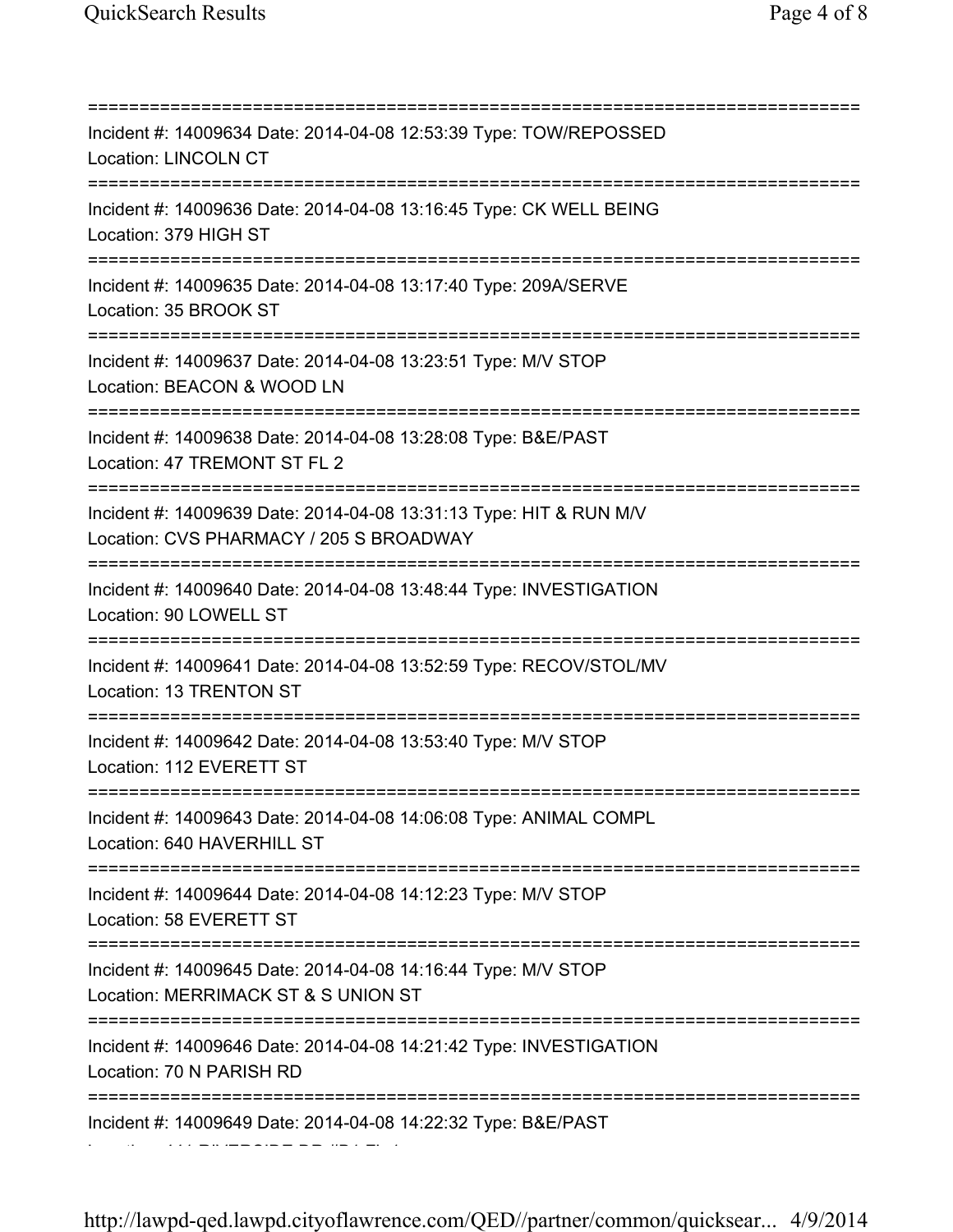=========================================================================== Incident #: 14009650 Date: 2014-04-08 14:30:28 Type: 209A/SERVE Location: 77 S UNION ST =========================================================================== Incident #: 14009651 Date: 2014-04-08 14:32:03 Type: M/V STOP Location: 3 PACKARD ST =========================================================================== Incident #: 14009652 Date: 2014-04-08 14:38:18 Type: AUTO ACC/NO PI Location: MERRIMACK ST & S UNION ST =========================================================================== Incident #: 14009653 Date: 2014-04-08 14:49:35 Type: KEEP PEACE Location: 117 BROOKFIELD ST FL 3 =========================================================================== Incident #: 14009654 Date: 2014-04-08 15:17:21 Type: SUICIDE ATTEMPT Location: CANAL ST & UNION ST =========================================================================== Incident #: 14009655 Date: 2014-04-08 15:36:49 Type: THREATS Location: 57 BROOK ST =========================================================================== Incident #: 14009656 Date: 2014-04-08 16:09:46 Type: DOMESTIC/PROG Location: 34 BEACON AV #50-3 =========================================================================== Incident #: 14009657 Date: 2014-04-08 16:11:54 Type: MISSING PERS Location: S UNION ST =========================================================================== Incident #: 14009658 Date: 2014-04-08 16:15:30 Type: MAL DAMAGE Location: 13 DUCKETT AV =========================================================================== Incident #: 14009659 Date: 2014-04-08 16:18:36 Type: WARRANT SERVE Location: 117 WATER ST =========================================================================== Incident #: 14009660 Date: 2014-04-08 16:53:25 Type: ALARM/BURG Location: GOOD SHEPPARD / 412 HAMPSHIRE ST =========================================================================== Incident #: 14009662 Date: 2014-04-08 17:13:15 Type: LARCENY/PAST Location: 79 LAWRENCE ST =========================================================================== Incident #: 14009661 Date: 2014-04-08 17:18:30 Type: HIT & RUN PRO Location: FERRY ST & PROSPECT ST =========================================================================== Incident #: 14009663 Date: 2014-04-08 17:49:12 Type: B&E/PAST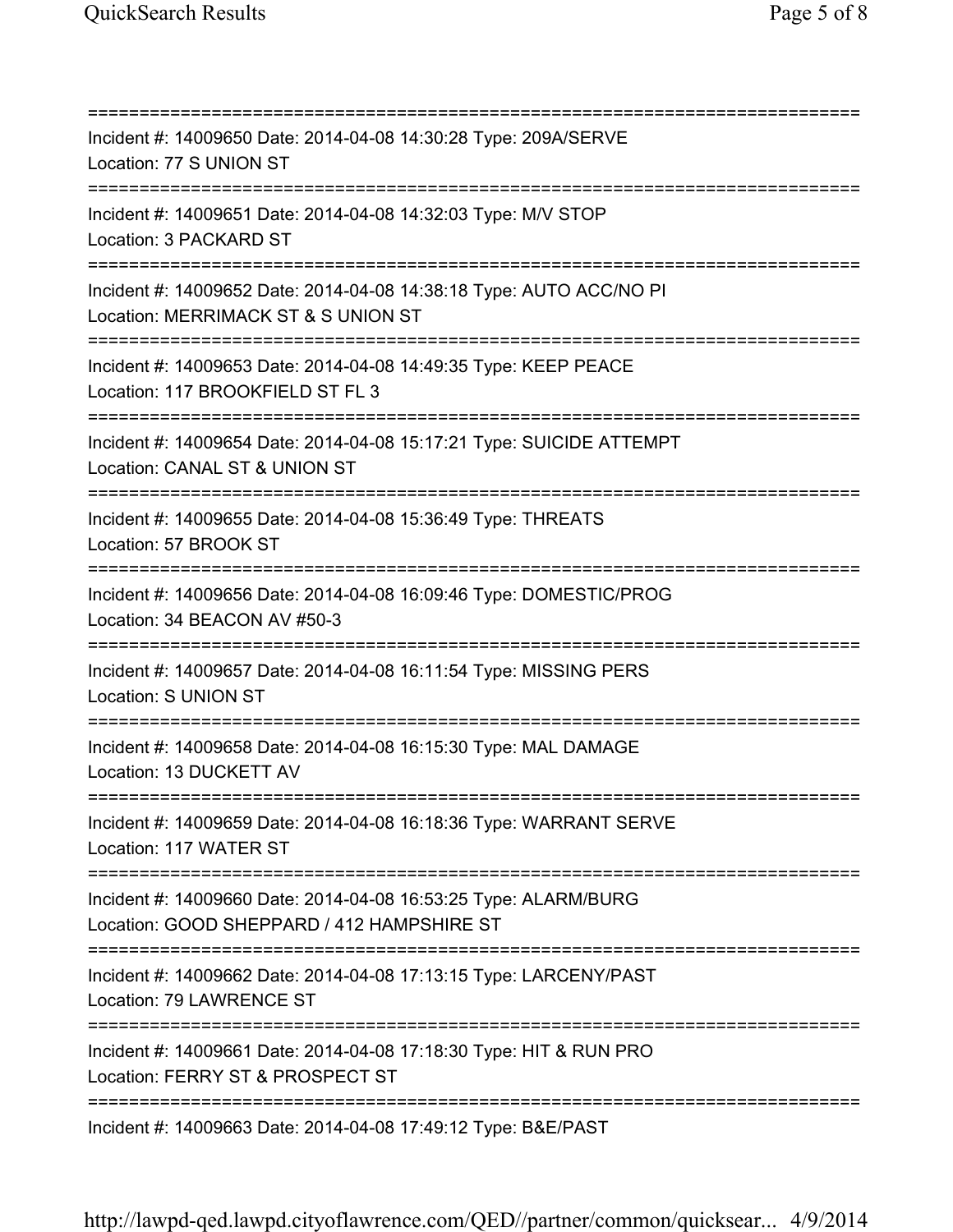=========================================================================== Incident #: 14009664 Date: 2014-04-08 17:51:14 Type: ASSSIT AMBULANC Location: PRONTO PIZZA / 65 S UNION ST =========================================================================== Incident #: 14009666 Date: 2014-04-08 17:57:34 Type: B&E/MV/PAST Location: 71 NEWBURY ST =========================================================================== Incident #: 14009665 Date: 2014-04-08 17:58:53 Type: DISORDERLY Location: 525 HOWARD ST =========================================================================== Incident #: 14009667 Date: 2014-04-08 18:17:41 Type: ARREST Location: BROADWAY & HAVERHILL ST =========================================================================== Incident #: 14009668 Date: 2014-04-08 18:24:05 Type: LARCENY/PAST Location: 79 LAWRENCE ST =========================================================================== Incident #: 14009670 Date: 2014-04-08 18:50:09 Type: CK WELL BEING Location: 117 BROOKFIELD ST =========================================================================== Incident #: 14009669 Date: 2014-04-08 18:53:30 Type: SUS PERS/MV Location: 30 BROOKFIELD ST =========================================================================== Incident #: 14009671 Date: 2014-04-08 18:56:07 Type: WARRANT SERVE Location: 26 HOBSON ST =========================================================================== Incident #: 14009672 Date: 2014-04-08 18:57:56 Type: SHOPLIFTING Location: 73 WINTHROP AV =========================================================================== Incident #: 14009673 Date: 2014-04-08 18:58:49 Type: HARASSMENT Location: 35 BROOK ST =========================================================================== Incident #: 14009674 Date: 2014-04-08 18:59:37 Type: DRUG VIO Location: HAVERHILL ST =========================================================================== Incident #: 14009675 Date: 2014-04-08 19:26:07 Type: LOUD NOISE Location: LOWELL ST & W LOWELL ST =========================================================================== Incident #: 14009676 Date: 2014-04-08 20:19:25 Type: FIRE WORKS Location: 459 HAMPSHIRE ST =========================================================================== Incident #: 14009677 Date: 2014-04-08 20:22:12 Type: DOMESTIC/PROG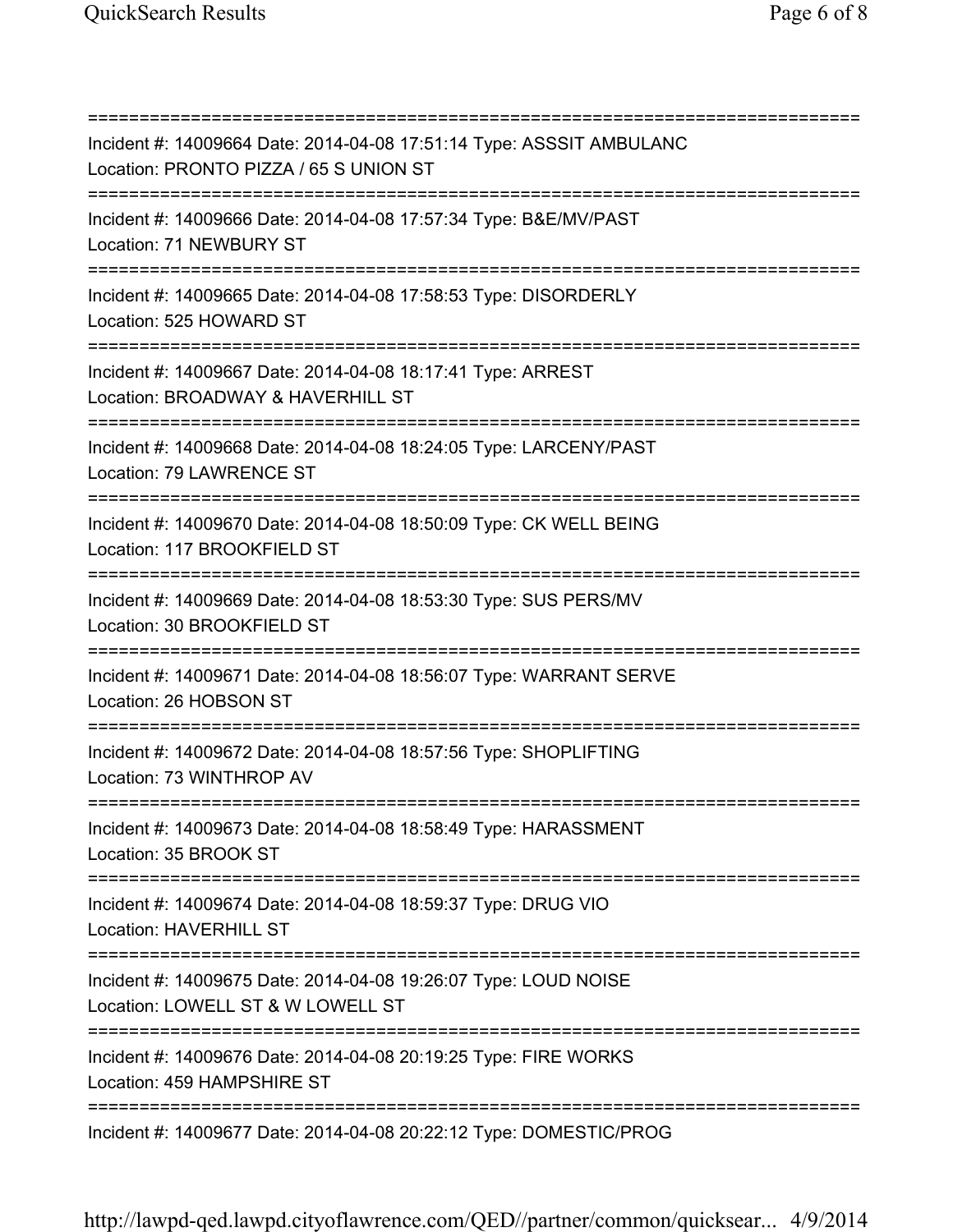| Location: 66 NEWTON ST #2 FL 2                                                                                               |
|------------------------------------------------------------------------------------------------------------------------------|
| Incident #: 14009678 Date: 2014-04-08 20:29:14 Type: FIRE WORKS<br><b>Location: JUNIPER ST</b>                               |
| Incident #: 14009679 Date: 2014-04-08 20:37:08 Type: DOMESTIC/PAST<br>Location: 95 NEWTON ST                                 |
| Incident #: 14009680 Date: 2014-04-08 20:44:44 Type: UNKNOWN PROB<br>Location: 383 HAVERHILL ST #37                          |
| Incident #: 14009681 Date: 2014-04-08 20:47:21 Type: ARREST<br>Location: 90 LOWELL ST<br>=================================== |
| Incident #: 14009682 Date: 2014-04-08 21:19:03 Type: RECOV/STOL/MV<br>Location: 12 LEROY AV<br>==========================    |
| Incident #: 14009683 Date: 2014-04-08 21:37:42 Type: SUS PERS/MV<br>Location: FOSTER ST & BAILEY ST<br>:========             |
| Incident #: 14009684 Date: 2014-04-08 22:01:41 Type: GENERAL SERV<br>Location: 82 MAPLE ST                                   |
| Incident #: 14009685 Date: 2014-04-08 22:21:27 Type: MISSING PERS<br>Location: MCDONALDS / 50 BROADWAY                       |
| Incident #: 14009686 Date: 2014-04-08 22:22:27 Type: MISSING PERS<br>Location: MCDONALDS / 599 ANDOVER ST                    |
| Incident #: 14009687 Date: 2014-04-08 22:22:39 Type: MISSING PERS<br>Location: BURGER KING / 187 BROADWAY                    |
| Incident #: 14009688 Date: 2014-04-08 22:56:37 Type: B&E/PAST<br>Location: 32 MAPLE ST FL 1                                  |
| Incident #: 14009689 Date: 2014-04-08 23:02:05 Type: ALARM/BURG<br>Location: 200 COMMON ST                                   |
| ============<br>Incident #: 14009690 Date: 2014-04-08 23:13:28 Type: B&E/MV/PAST<br>Location: 57 CEDAR ST                    |
| Indident # 4 ANNACA4 Data: 204 A A A A O 2010 A-20 Tunn: I ADOENIVIDA OT                                                     |